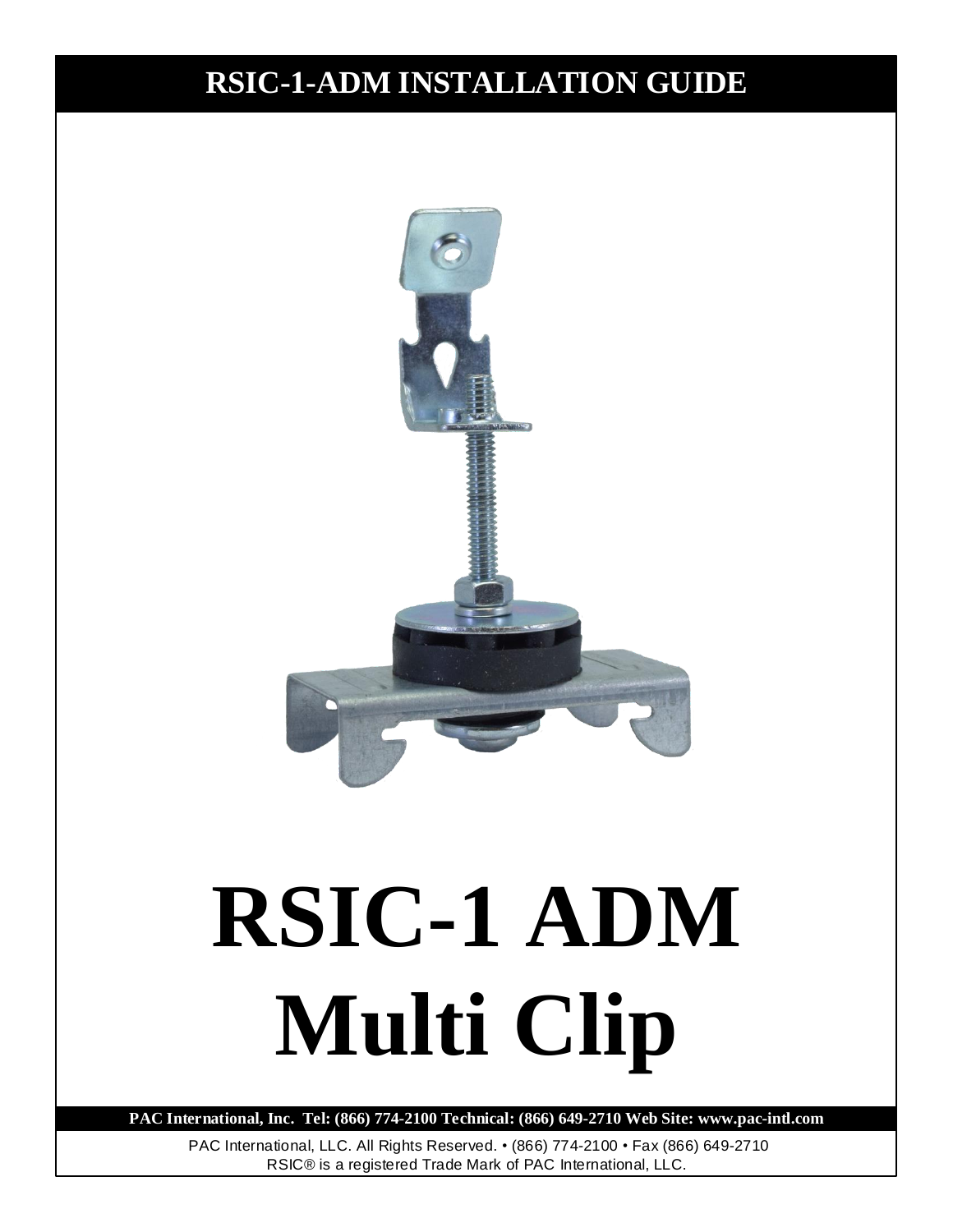

### **Drywall Furring Channel:**

- **Minimum Requirements:** 25 gauge with hemmed edge required. Meets or exceeds SSMA requirements.
- **Depth:** 7/8 inch
- **Width Bottom:** 2-9/16" to 2-11/16" inch wide nominal.
- **Width Top:** 1-1/4 inch wide

Splice drywall furring channel (hat track) with 6 inch overlap in mid span (between two clips) secure with 18 ga tie wire, or two 7/16" framing screws.

### **Resilient Sound Isolation Clip (RSIC-1ADM)**

- **Maximum Spacing:** 48 inches on center
- **Maximum Acoustical Design Load:** 36 lbs

#### **RSIC-1ADM Dimensions:**

- RSIC-1ADM clip 3" wide
- RSIC-1ADM clip 1-1/4" deep

### **Fasteners:**

- **RSIC-1ADM Multi Clip to Concrete:**
- The RSIC-1ADM Multi Clip is shot into the concrete with a gas, or powder actuated ¾" pin min. Please verify use of pin is allowed for overhead installations.
- **RSIC-1ADM Multi Clip to Wood:**
- The RSIC-1ADM Multi Clip is fastened to the wood frame with min  $#7 \times 1 - 5/8"$  coarse thread screw
- **RSIC-1ADM Multi Clip to Steel:**
- The RSIC-1ADM Multi Clip is fastened to the steel frame with min #7 x 1" fine thread screw
- **Call for information on additional approved fasteners**

**PAC International, Inc. Tel: (866) 774-2100 Technical: (866) 649-2710 Web Site: www.pac-intl.com**



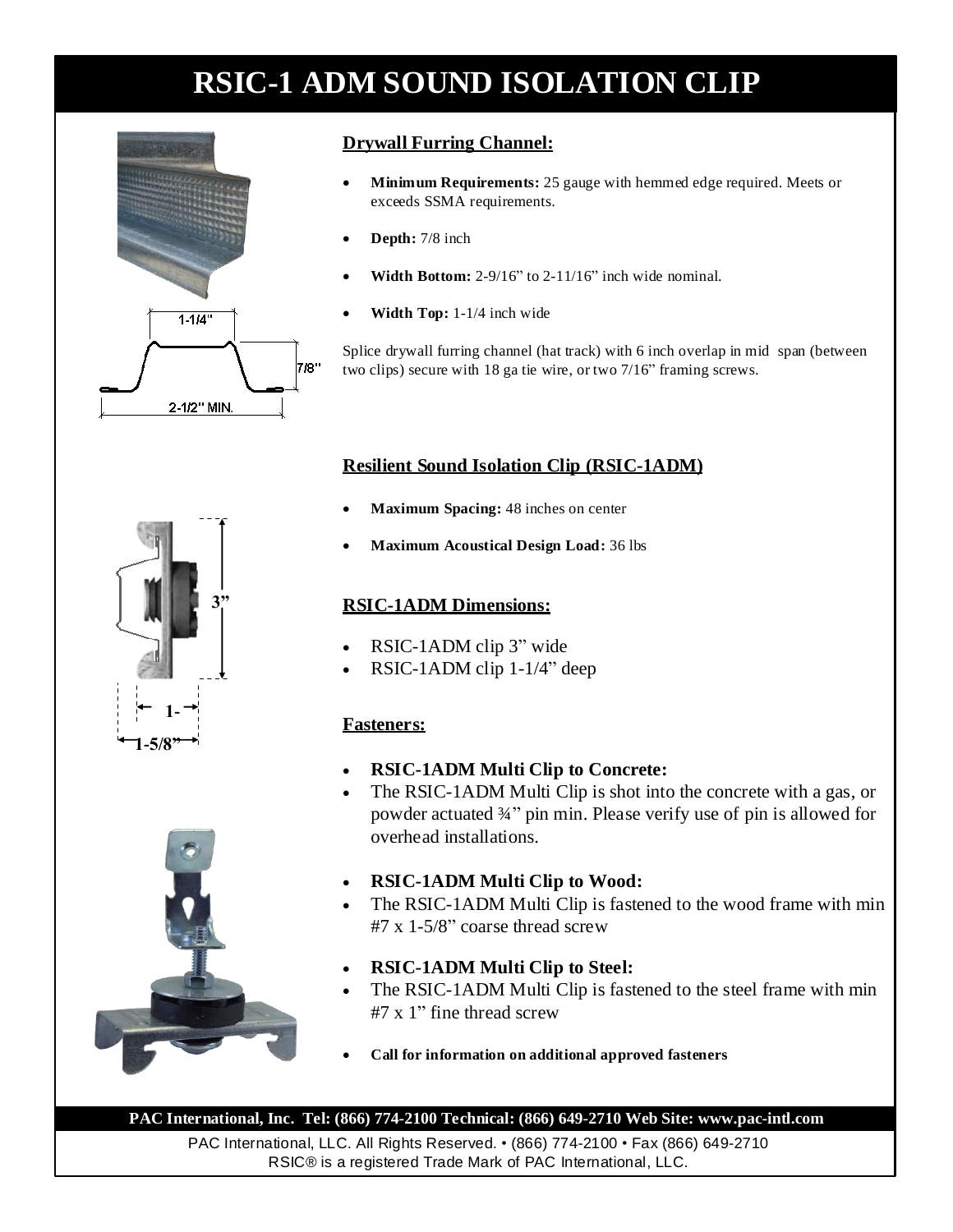### **Ceilings:**



- Resilient Sound Isolation Clips (RSIC-1-ADM) shall be 48 inches (1219mm) on center maximum.
- Resilient Sound Isolation Clips (RSIC-1-ADM) has an acoustical design max load of 36 lbs per isolator.
- Install RSIC-1-ADM Multi Clip to concrete with powder or gas actuated 3/4" pin minimum.
- Install RSIC-1-ADM Multi Clip to Wood or Steel frame with approved fastener from previous page.
- Bend the RSIC-1 clip down until it is parallel with the floor.
- Adjust the height of the RSIC-1 on the threaded rod/bolt to desired height.
- Lock RSIC-1-ADM into final elevation with jam/lock nut
- Ensure the metal ferrule is tight to the washer, slightly compressing the rubber
- Install the furring channel (hat track) into the RSIC-1-ADM clips. maximum spacing is 24" oc.
- Install the gypsum board leaving a 1/4" min. gap around the gypsum board ceiling.
- Caulk around entire perimeter of the gypsum board. Use fire rated sealant where required.

#### **Thread length for desired drop to back of gypsum board:**

- Min drop  $2-5/8$ " drop  $= 1-1/2$ " bolt
- Up to  $3"$  drop  $= 2"$  bolt
- Up to  $3-1/2$ " drop =  $2-1/2$ " bolt
- Up to 4" drop  $= 3"$  bolt
- Up to  $4-1/2$ " drop =  $3-1/2$ " bolt
- Up to 5" drop  $=$  4" bolt
- Up to  $5-1/2$ " drop  $= 4-1/2$ " bolt
- Up to 6" drop  $= 5$ " bolt

### **General Information:**

- Resilient Sound Isolation Clip (RSIC-1ADM), furring channel (hat track) and gypsum board shall not carry heavy loads such as cabinets, book shelves, or light fixtures without additional RSIC supports.
- Splice furring channel (hat track) with 6 inch overlap in mid span, secure with 18 ga. tie wire or with two framing screws (7/ 16").
- Seal all potential air leaks with non-hardening acoustical caulking to achieve best noise control results. Use fire rated sealant where required.

### **Fire Test Information:**

RSIC products are approved for classification and use in over 150 different UL Fire Resistive Design Assemblies.

Check our website for the latest updates of the fire testing: **WWW.PAC-INTL.COM**

Check UL Fire Resistance Directory File # R16638 Check UL's web pages. **www.ul.com/database** Contact UL (877) UL– HELPS

#### **PAC International, Inc. Tel: (866) 774-2100 Technical: (866) 649-2710 Web Site: www.pac-intl.com**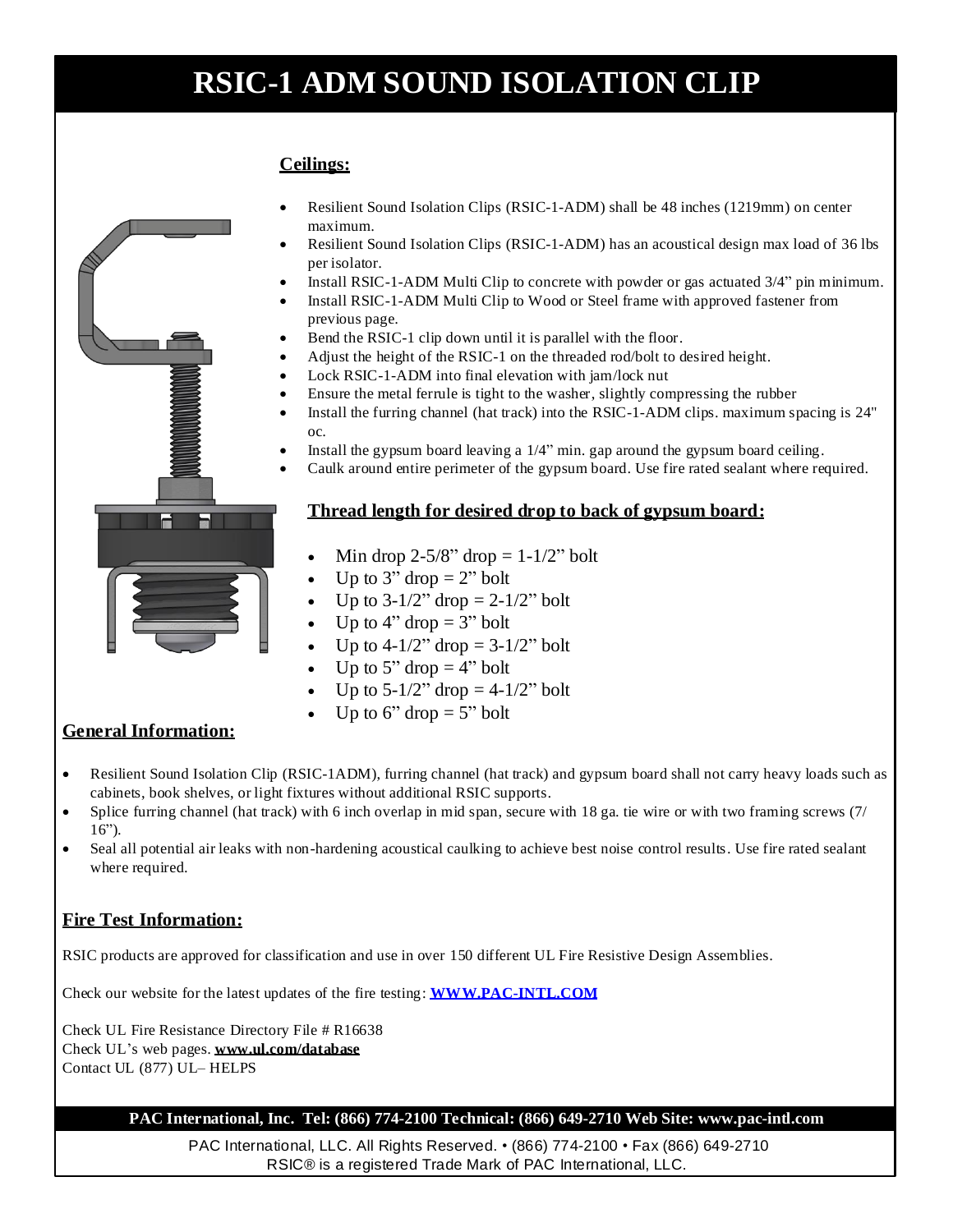### **APPLICATION RECOMMENDATIONS FOR CONCRETE CEILINGS**

**INSTALLING RESILIENT SOUND ISOLATION CLIPS (RSIC-1 ADM)**

# **RSIC CLIPS AT 24" and 16" O.C.**

### **RSIC-1 ADM Ceiling System**

RSIC-1 ADM clips at 24" x 48" O.C. 1 or 2 layers of 5/8" gypsum board



# **RSIC-1 ADM Ceiling System**

RSIC-1 ADM clips at 16" x 48" O.C. 3 layers of 5/8" gypsum board 7/8" Drywall 24" 6" Furring Channel RSIC-1 ADM clips 16" x 48" O.C.  $\overline{5}$ Concrete . 48"

PAC International, LLC. All Rights Reserved. • (866) 774-2100 • Fax (866) 649-2710 RSIC® is a registered Trade Mark of PAC International, LLC. **PAC International, Inc. Tel: (866) 774-2100 Technical: (866) 649-2710 Web Site: www.pac-intl.com**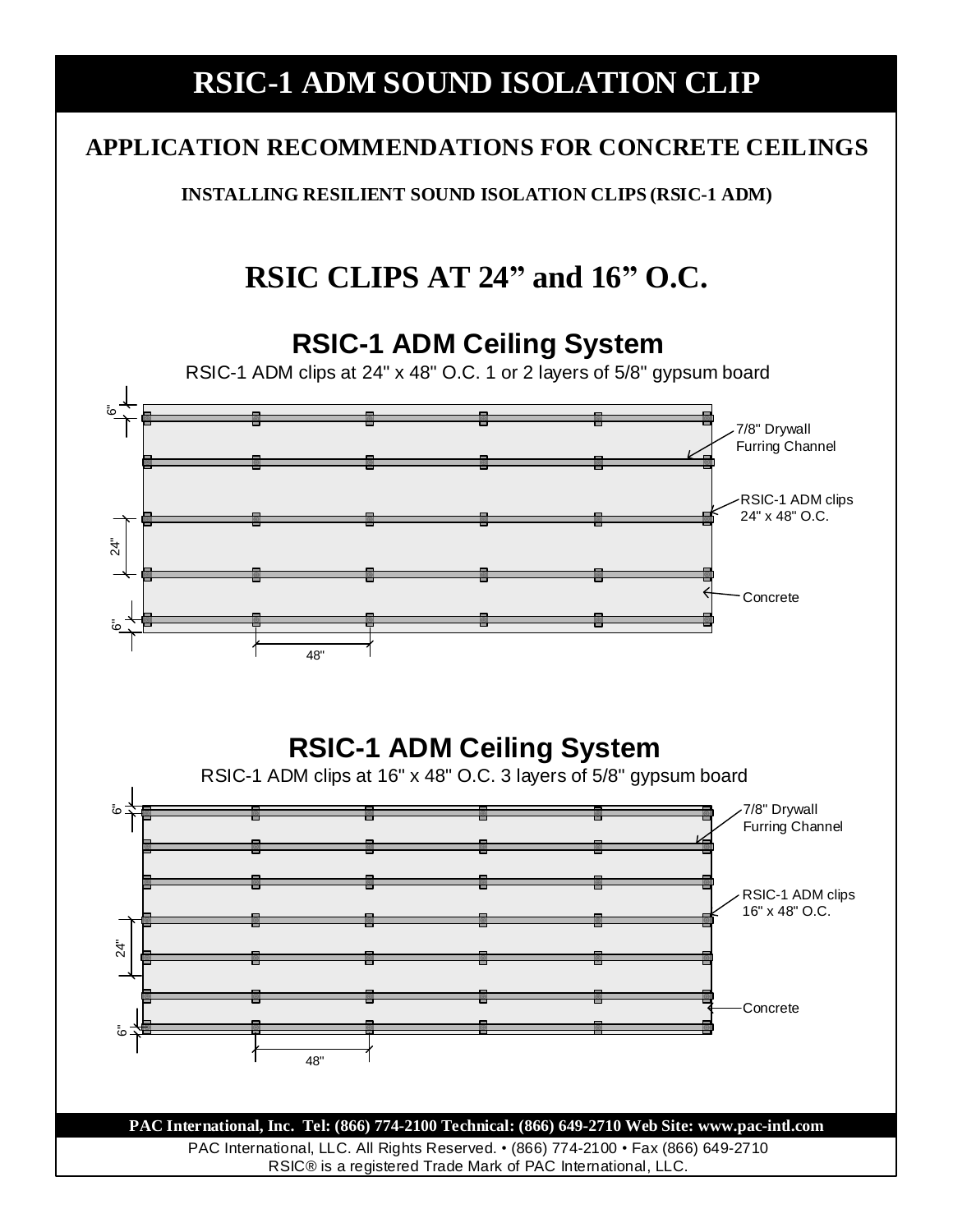### **APPLICATION RECOMMENDATIONS FOR WOOD AND STEEL CEILINGS**

**INSTALLING RESILIENT SOUND ISOLATION CLIPS (RSIC-1 ADM)**

### **RSIC-1 ADM CLIPS AT 24" O.C.**

Ceiling System Framing at 24" O.C RSIC-1 ADM clips at 24" x 48" O.C. 1 or 2 layers of 5/8" gypsum board